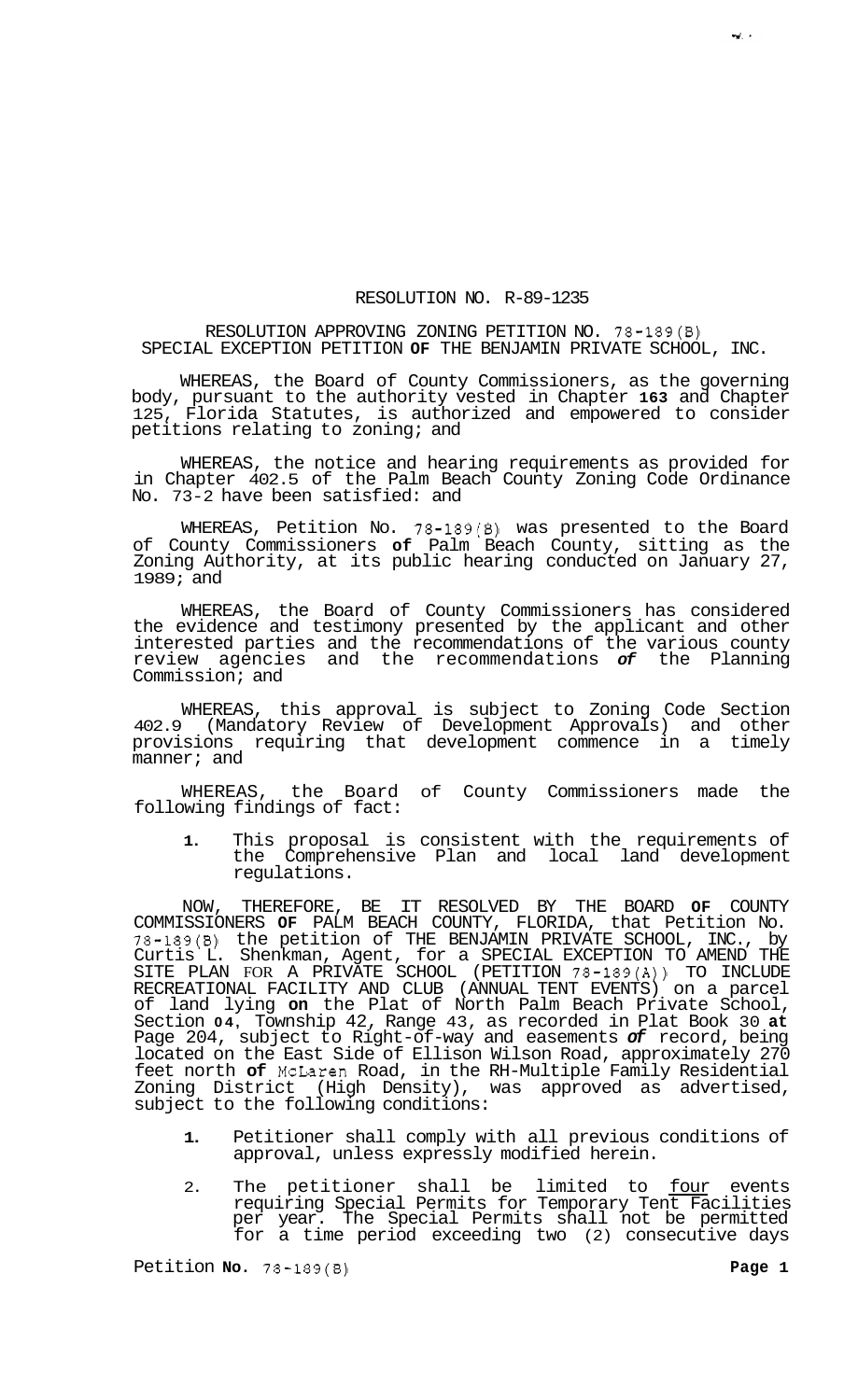and shall only be issued for weekend use: Friday and Saturday. One of the four annual events may be held for three **(3)** consecutive days to include Sunday.

- **3.** The location of the temporary tent facilities shall be limited to the area east of the structures facing Ellison Wilson Road.
- **4.** Vehicle parking shall be limited to the parking spaces designated on the approved site plan. **No** parking of vehicles shall be permitted in required landscape areas, rights-of-way or interior drives.
- **5.** Outdoor lighting shall be shielded, low intensity and directed away from adjacent properties and streets, shining only on the subject site. All lighting used to illuminate the temporary tent facility shall be contained within the confines **of** the tent.
- **6.** The petitioner shall demonstrate, prior to obtaining a Special Permit for Temporary Tent Facilities, that adequate parking is provided for that event. The minimum required number of parking spaces shall be determined by providing one **(1)** space per employee or volunteer and one **(1)** space per three **(3)** seats provided. The petitioner shall submit letters of consent for off-site parking indicating the location of and minimum number of spaces to be provided. The consent letters shall be subject to approval by the Zoning Division.
- 7. Prior to certification, the site plan shall be amended to indicate number **of** parking spaces required for the temporary tent facilities. The formula to calculate the required parking shall be that which is used for restaurants with the exception that volunteers shall be considered employees.
- *8.* Sewer service is available to the property. Therefore, no septic tank shall be permitted on the site.
- **9.** Water service is available to the property. Therefore, no well shall be permitted on the site to provide potable water.
- **10.** The petitioner shall pay a Fair Share Fee in the amount and manner required by the "Fair Share Contribution **for**  Road Improvements Ordinance" as it presently exists or as it may from time to time be amended. The Fair Share Fee for this project presently **is \$37.00** (slightly more than **1** trip/day **X \$26.79** per trip).
- **11.** The property owner shall install signage and striping on the existing one way drives subject to approval by the County Engineer. Maintenance of this signage and striping shall be the responsibility **of** the property owner.